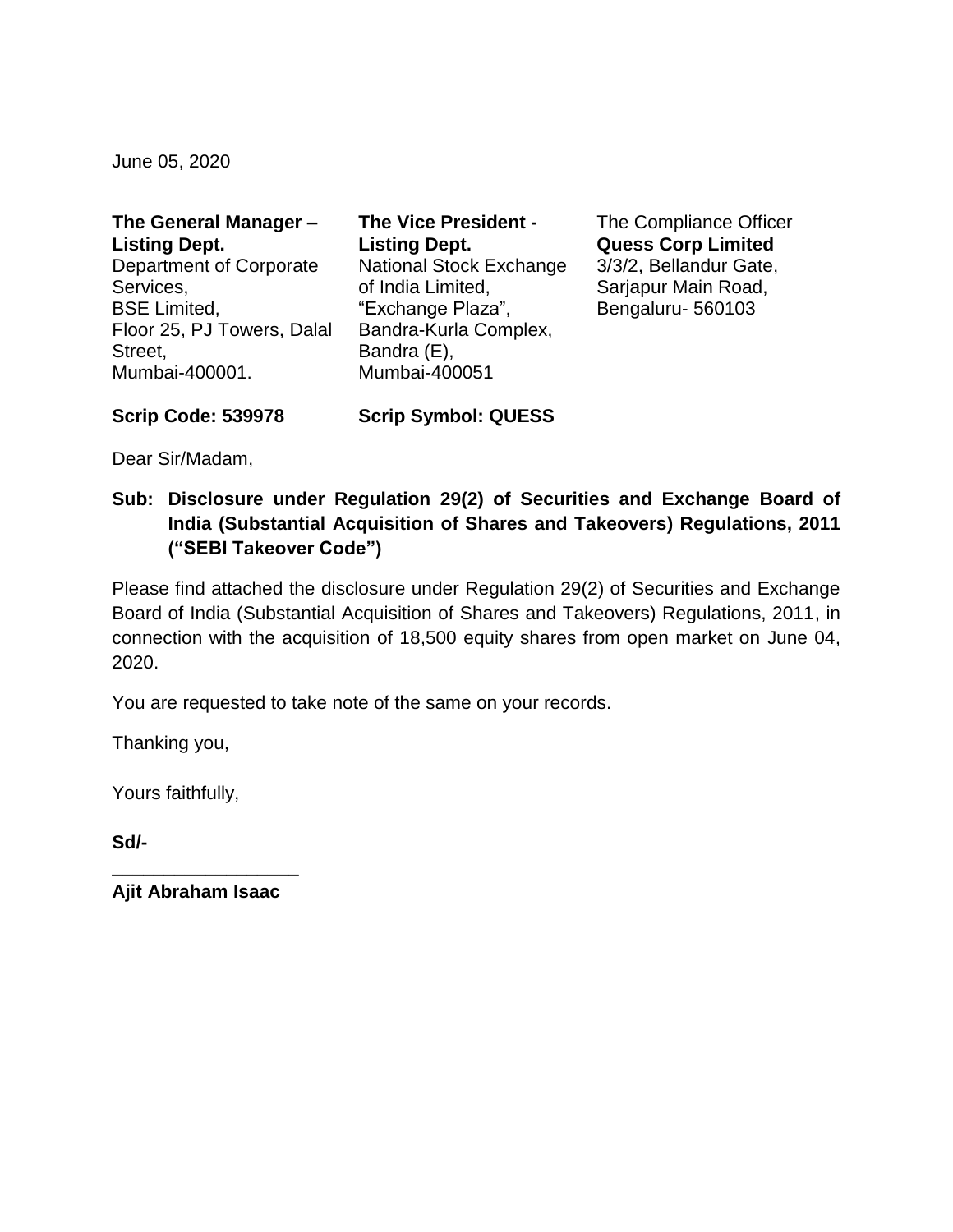## **Format for disclosures under Regulation 29(2) of SEBI (Substantial Acquisition of Shares and Takeovers) Regulations, 2011**

| Name of the Target Company (TC)                      |                                                | <b>Quess Corp Limited</b> |                   |  |
|------------------------------------------------------|------------------------------------------------|---------------------------|-------------------|--|
| Name(s) of the acquirer and Persons                  | Mr. Ajit Abraham Isaac                         |                           |                   |  |
| Acting in Concert (PAC) with the                     |                                                |                           |                   |  |
| acquirer                                             |                                                |                           |                   |  |
| Whether<br>the<br>acquirer<br>belongs<br>to          | Yes                                            |                           |                   |  |
| Promoter/Promoter group                              |                                                |                           |                   |  |
| Name(s) of the Stock Exchange(s)                     | BSE Limited & National Stock Exchange of India |                           |                   |  |
| where the shares of TC are                           | (NSE)                                          |                           |                   |  |
| Listed                                               |                                                |                           |                   |  |
| Details of the acquisition / disposal as             | Number                                         | % w.r.t. total            | % w.r.t. total    |  |
| follows                                              |                                                | share/voting              | diluted           |  |
|                                                      |                                                | capital                   | share/voting      |  |
|                                                      |                                                | wherever                  | capital of the TC |  |
|                                                      |                                                | applicable(*)             | $(***)$           |  |
| acquisition<br>under<br><b>Before</b><br>the         |                                                |                           |                   |  |
| consideration, holding of:                           |                                                |                           |                   |  |
| a) Shares carrying voting rights                     | 1,79,47,523                                    | 12.16%                    | 12.16%            |  |
| of<br>b) Shares<br>the<br>nature<br>in.              |                                                |                           |                   |  |
| encumbrance (pledge/ lien/ non-                      |                                                |                           |                   |  |
| disposal undertaking/ others)                        |                                                |                           |                   |  |
| c) Voting rights (VR) otherwise than by<br>shares    |                                                |                           |                   |  |
| d) Warrants/convertible securities/any               |                                                |                           |                   |  |
| other instrument that entitles the                   |                                                |                           |                   |  |
| acquirer to receive shares carrying                  |                                                |                           |                   |  |
| voting rights in the T C (specify                    |                                                |                           |                   |  |
| holding in each category)                            |                                                |                           |                   |  |
| Total (a+b+c+d)<br>e)                                | 1,79,47,523                                    | 12.16%                    | 12.16%            |  |
|                                                      |                                                |                           |                   |  |
|                                                      |                                                |                           |                   |  |
| Details of acquisition/sale                          |                                                |                           |                   |  |
| a) Shares<br>carrying<br>voting<br>rights            | 18,500                                         | 0.01%                     | 0.01%             |  |
| acquired/sold                                        |                                                |                           |                   |  |
| b) VRs acquired /sold otherwise than                 |                                                |                           |                   |  |
| by shares                                            |                                                |                           |                   |  |
| Warrants/convertible securities/any<br>C)            |                                                |                           |                   |  |
| other instrument that entitles the                   |                                                |                           |                   |  |
| acquirer to receive shares carrying                  |                                                |                           |                   |  |
| voting rights in the TC (specify                     |                                                |                           |                   |  |
| holding<br>in<br>each<br>category)                   |                                                |                           |                   |  |
| acquired/sold                                        |                                                |                           |                   |  |
| Shares<br>encumbered<br>invoked/<br>$\sqrt{2}$<br>d) |                                                |                           |                   |  |
| released by the acquirer                             |                                                |                           |                   |  |